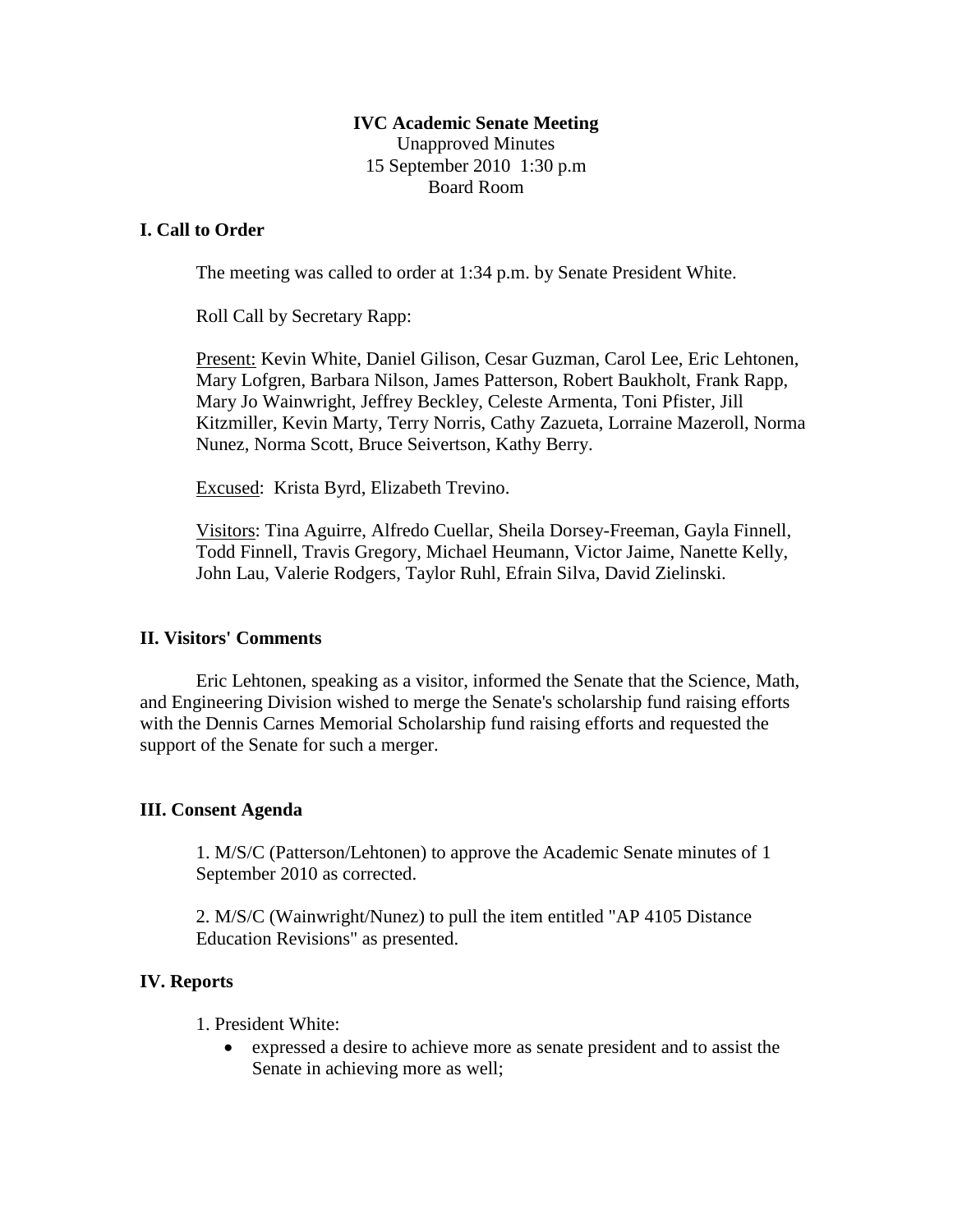- demonstrated a number of the resources available on the Academic Senate web site, both for IVC and for the statewide Academic Senate;
- discussed the role of the Senate as set forth in California Education Code Title 5, Section 53200 (c) (Also known as the  $10 + 1$ ), wherein the first three identified roles of the Senate are the areas in which the Board is to "rely primarily on the advice of the Senate" and the fourth through tenth identified roles of the Senate are the areas in which the Board and Senate are to reach "mutual agreement";
- reported that he had attended Chancellor Scott's Circle Luncheon at Cuyumaca College on August 26 where he met with several state executives with whom he discussed their coming to IVC for training in matters concerning the Senate;
- informed the Senate that the IVC Academic Senate website needs updating;
- informed the Senate of the process to be used with President Gould in order to draft a "white paper" concerning shared governance.
- 2. Past-President Seivertson:
	- reported that he and Senator Lehtonen shall be one-half of a four-man team taking part in the IVC Foundation Golf Tournament on 25 September 2010 at Del Rio Country Club in Brawley;
	- reiterated the value of the state Academic Senate website:
	- reported that he will travel to Sacramento in two weeks for statewide Faculty Development Committee meetings.
- 3. Treasurer Norma Nunez:
	- reported that she had approved expenditure of \$163.40 as reimbursement to Carol Lee for her travel to the Curriculum Institute in July, leaving a balance of \$8,633.60.
- 4. Vice-President of Instruction Kathy Berry:
	- reminded the senators that census rosters for Fall 2010 are due tomorrow, 16 September 2010, no later than 5:00 pm.;
	- informed the Senate that the District has received ARRA monies in the amount of \$33,203.00; these monies are one time federal funds;
	- stated that the Educational Master Planning Committee will meet on Friday, 17 September 2010, to review the Master Plan guidelines and that there will be program Review training in two weeks;
	- stated that there will be Tenure review training on Thursday, 30 September 2010;
	- stated that there would be Curriculum Committee training for Stand Alone Course Approval on Thursday, 16 September 2010;
	- stated that the Continuous Accreditation Readiness Team (CART) would meet on 8 October 2010 at 10:00 a.m.;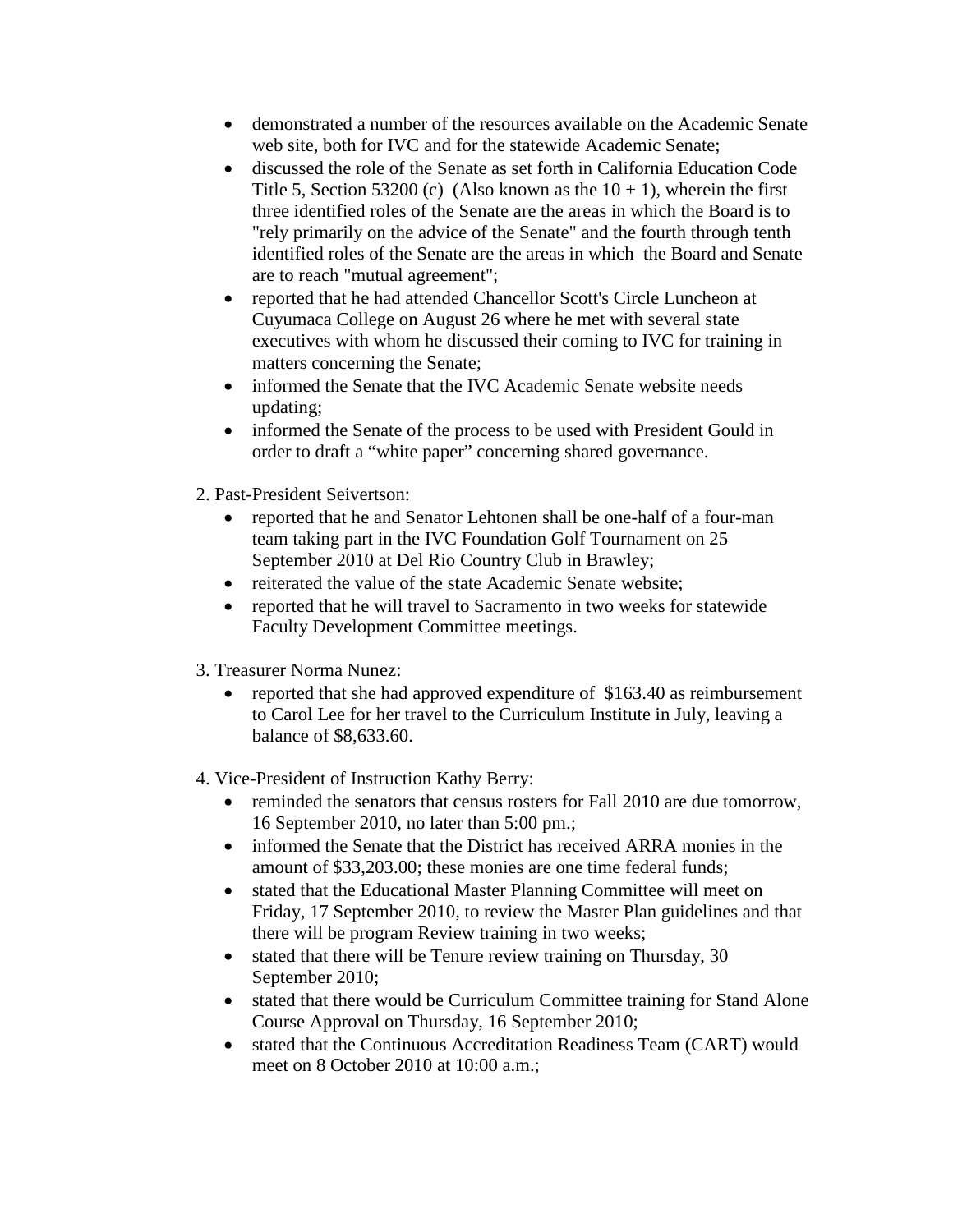- requested that the Senate supply the Tenure Task Force with names of appointees to the Task Force;
- requested that the Senate discuss with faculty the need to make full use of assigned class hours as complaints had been received from members of the community that some faculty were releasing students significantly before the scheduled class ending times and thus not providing the students in those classes with the full educational experience that the students desired.
- 5. Chief Financial Officer John Lau:
	- reported that the state's budget outlook is extremely uncertain and that it is unlikely that a state budget will be released until after the November elections;
	- reported cash flow is a problem without a State budget;
	- informed the Senate that there will be a special Board Meeting in October to discuss the IVC budget based on the most relevant financial information which the District has at that time;
	- reported that there would be a training day in January 2011?
- 6. Basic Skills Coordinator Frank Rapp:
	- Informed the Senate that Basic Skills allocations for Imperial Valley College for the 2010/2011 academic year are uncertain due to the uncertainty of the state's budget;
	- Reported to the Senate that the San Diego/Imperial Valley Basic Skills Region is promoting a Learning in Networks for Knowledge Sharing (LINKS) event in Escondido on Friday 22 October 2010; the event is open to all interested parties and will focus on student success in terms of completion.
	- Basic Skills Committee member Norma Nunez added that in recent years Basic Skills money had been used to supplement District funds for tutoring but that the lack of an allocation for this year meant that such monies could not be counted on for tutoring.
	- 7. Student Learning Outcomes Coordinator Toni Pfister:
		- Reported that six out of twenty Service Area Outcomes had been received by the SLO Committee;
		- Informed the Senate that Kseniya Kareva had replaced Frank Rapp on the SLO Committee.
	- 8. Associated Student Government:
		- No report.
	- 9. Contingent Faculty Representative:
		- No report.
	- 10. Guest: CCA/CTA President Gaylla Finnell: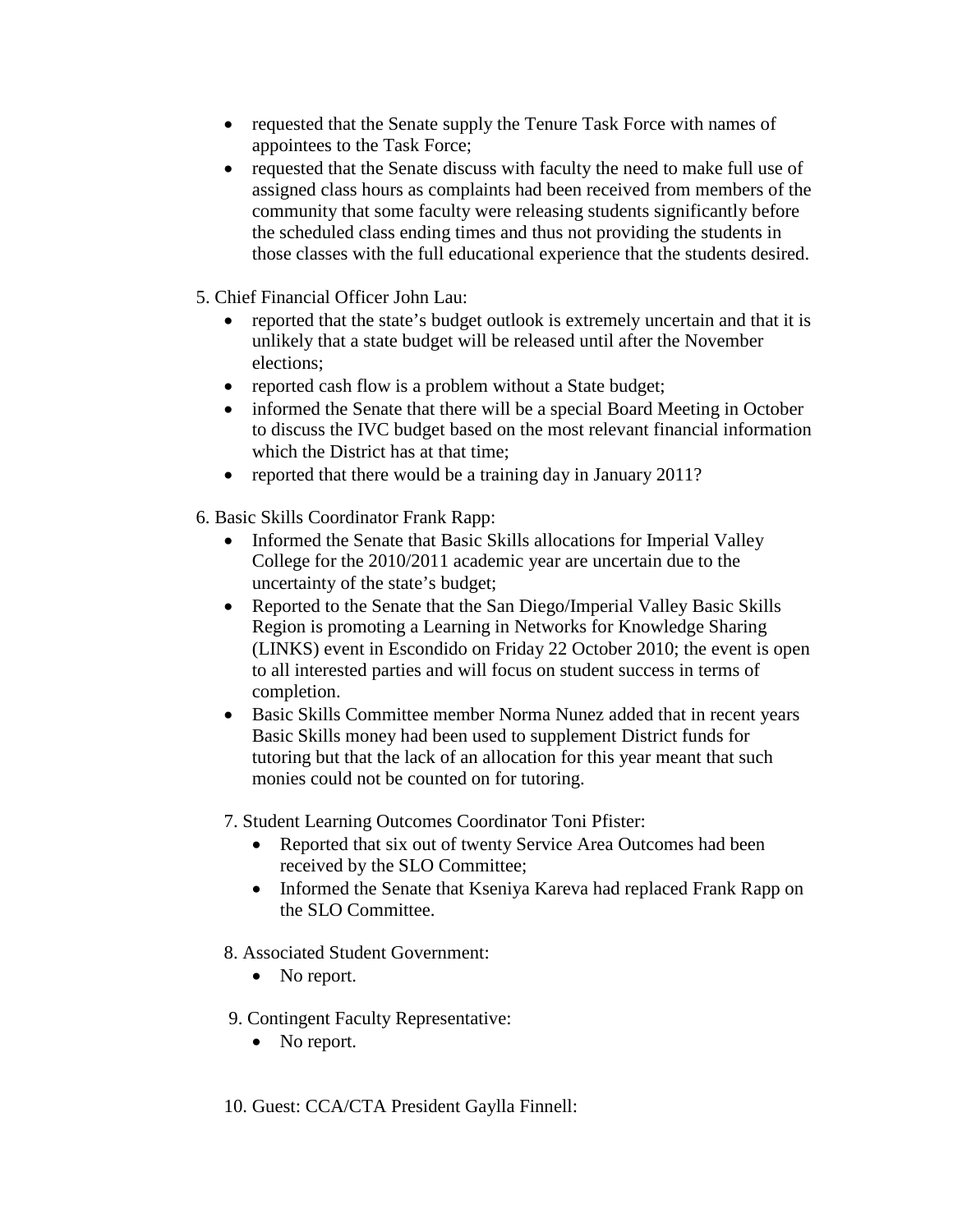- thanked Senate President Kevin White for working with the union;
- recommended that senators consult her written report sent to All Users;
- CCA/CTA member Norma Nunez and others reminded the Senate that there would be no Winter Session this academic year and requested that this message be conveyed to students to assist them in planning their academic calendars.

### **V. Action Items: Academic and Professional Matters**

- 1. M/S/C (Patterson/Nunez) to move item "4. Rename the Academic Senate Transfer Scholarship to the 'Dennis Carnes Academic Senate Transfer Scholarship" to item 1.
- 2. M/S/C (Nunez/Nilson) to rename the Academic Senate Transfer Scholarship to the "Dennis Carnes Academic Senate Transfer Scholarship."

Norma Nunez explained that the purpose of the proposed name change was to maintain the Senate's focus of raising monies for one scholarship rather than for two scholarships.

Discussion ensued as to how to raise monies as separate or single scholarship funds.

3. President White opened nominations for Curriculum Committee Co-Chair designee.

Norma Nunez nominated James Patterson.

Eric Lehtonen nominated Lorraine Mazeroll.

Jeffrey Beckley nominated Carol Lee and then withdrew his nomination.

Vote by secret ballot was held; Lorraine Mazeroll received the majority of the votes for the Curriculum Committee Co-Chair.

M/S/C (Patterson/Nilson) that the Academic Senate approve Lorraine Mazeroll as the Curriculum Committee Co-Chair.

4. President White discussed the possibility of establishing a Martin Luther King Jr. and Cesar Chavez Holiday for IVC.

Discussion involving calendar difficulties ensued.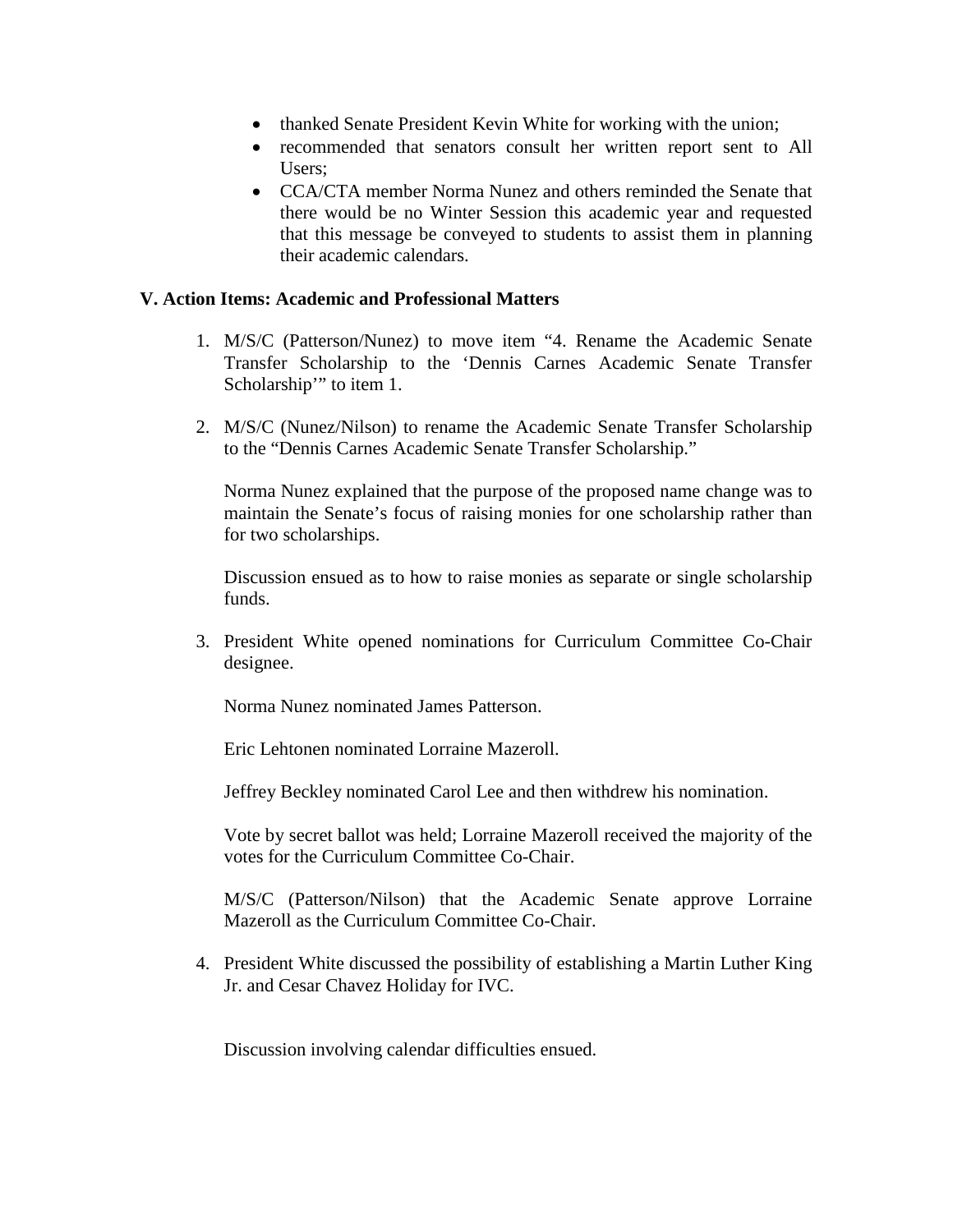M/S/C to postpone further discussion of establishing a Martin Luther King Jr. and Cesar Chavez Holiday Planning Committee.

5. President White nominated Norma Nunez as the Academic Senate 2010/2011 Annual Fundraiser chair.

M/S/C (White/Nilson) to approve Norma Nunez as the Academic Senate 2010/2011 Annual fundraiser chair.

# **VI. Committees**

- 1. Curriculum and Instruction—No further report provided.
- 2. College Council—Michael Heumann reported that the College Council met on 13 September 2010. Tim Nakamura presented a report on door blocks and their efficacy to the Council which will vote to give its approval or not to the continued use of the door blocks at its meeting on 29 September 2010. Dr. Heumann requested that anyone who has concerns about the door blocks please contact him with those concerns before the College Council meeting on the  $29<sup>th</sup>$ .

Michael Heumann further reported that the standing of the Staff development and Flex Committees was discussed at the College Council meeting.

- 3. Equivalency—Mary Jo Wainwright reported that a questionnaire had been distributed to division deans and department chairs. The questions are intended to help the equivalency Committee members to be more effective and were culled from the state Academic Website Equivalency page. The questionnaires are due back no later than 29 September 2010.
- 4. Budget and Fiscal Planning—John Lau reported that the Budget and Fiscal Planning committee will meet next week.
- 5. Learning Support Services—Taylor Ruhl reported that the Learning Support Services Committee will meet next week.
- 6. Distance Education—David Zielinski reported that the Distance Education Committee had met earlier in the week and will meet again on Thursday, 16 September 2010, to discuss new online course development procedures.
- 7. Other committee reports—there were no other committee reports.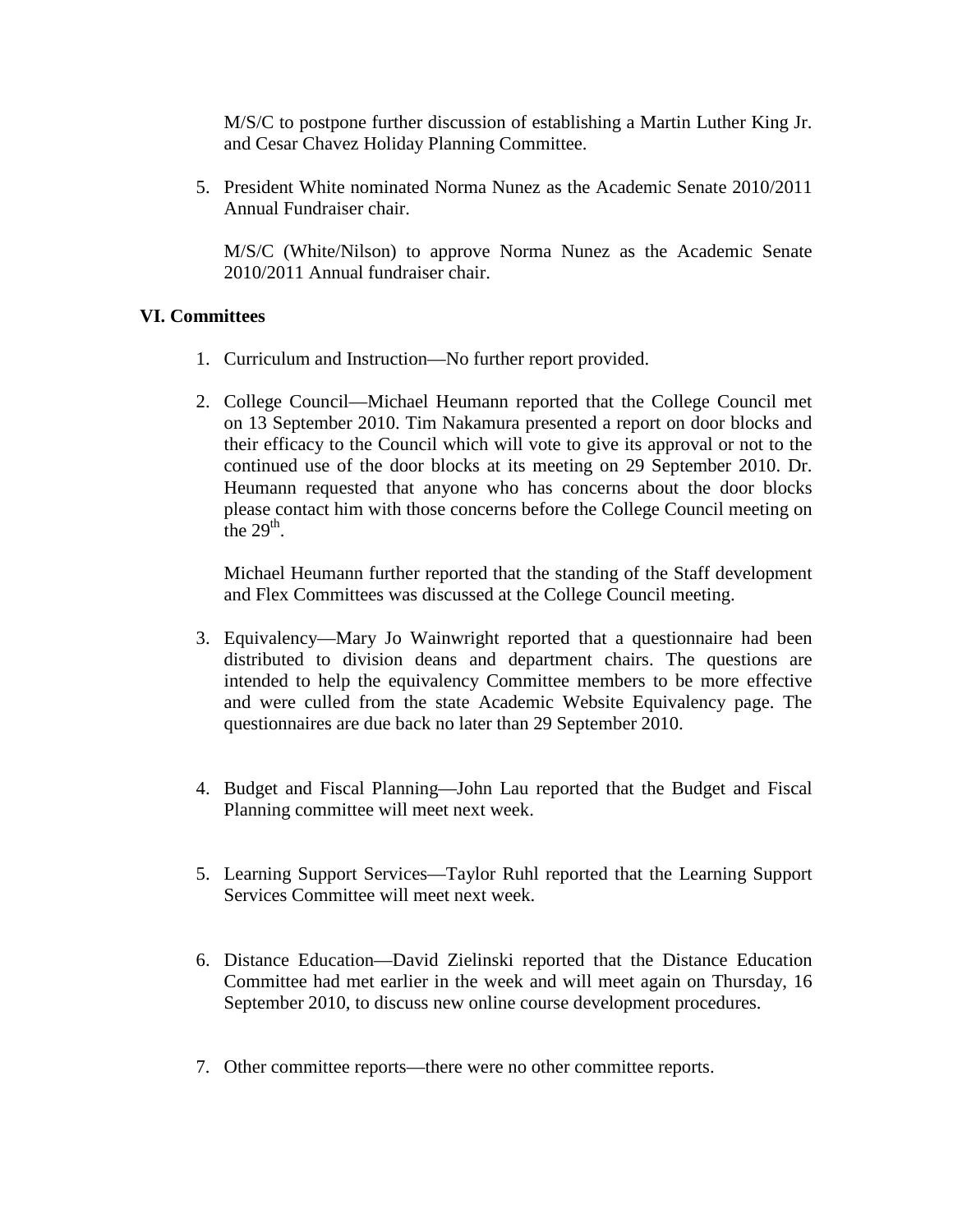#### **VII. Discussion**

1. Academic Senate Member Replacement Process

President White reported that he is communicating with area Vice-Presidents and Deans regarding Senate and committee openings and the subsequent filling of any vacancies.

2. Academic Senate 2010/2011 Goals

President White pulled this item from the agenda.

3. Academic Senate 2010/2011 Retreat

President White began the discussion of this item by requesting input on possible times for a Senate retreat. Further discussion ensued.

4. Reassessing the Need to Provide Tutorial Services

Norma Nunez requested information and insight regarding the availability and funding for tutoring for students.

President White stated that the Academic Senate position is that tutoring is a vital service for our students.

Taylor Ruhl thanked the Senate for its concerns regarding this issue and reported that a small amount of funding had been procured for the hiring of math tutors.

Norma Nunez stated that the District should take responsibility for this matter.

5. Rafael Santos Award

President White informed the Senate that because the Rafael Santos Award for teaching excellence had not been awarded for the 2009/2010 academic year, said award should be given as soon as possible. He further requested that senators bring nominations for this award to the next Senate meeting.

6. IVC Staff and Student Fitness Center

President White stated that interest has been expressed regarding the possibility of IVC generating a staff and student fitness center.